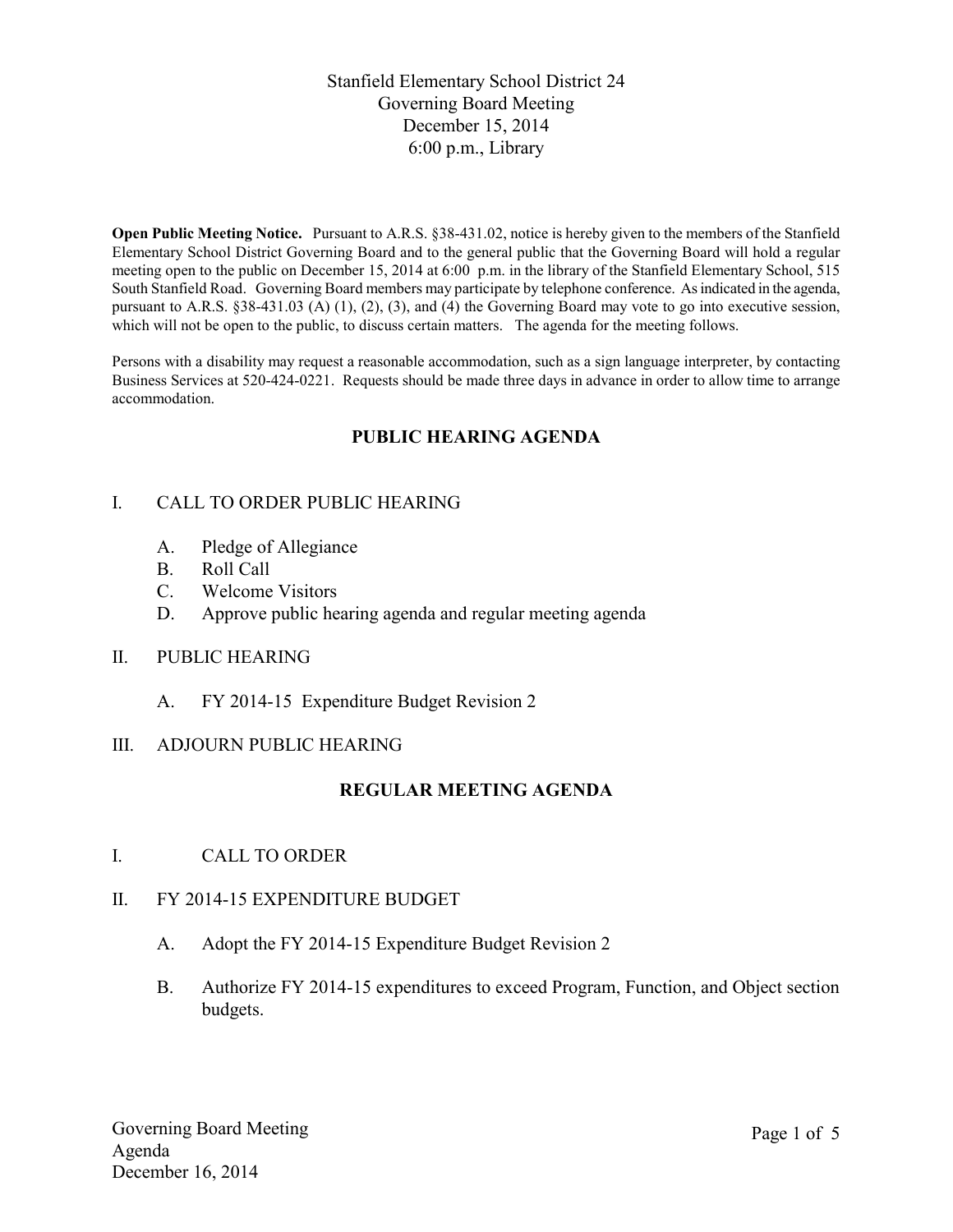# III. CALL TO THE PUBLIC

Guidance for Public Participation in Board Meetings is provided in Policy BEDH. The President may recognize individuals wishing to address the Board under Call to the Public or under the item on the Agenda they wish to address. Each individual will be allowed five minutes unless additional time was requested and granted in advance by the Superintendent or President. ARS 38-432.02(H) provides that Board members shall not respond to comments unless the item is on the agenda.

The Board shall not hear personal complaints against school personnel or a person connected with the district. A procedure is provided by the Board for disposition of legitimate complaints in Policies KL, KB and KLD.

# LLAMADA AL PÚBLICO

La póliza BEDH, provee una guía publica para participar en juntas de la Mesa Directiva. El presidente de la Mesa Directiva puede reconocer a los individuos que desean dirigirse a la mesa bajo llamada al público o bajo el artículo en la agenda que desean tratar. A cada individuo se le otorgaran cinco minutos de tiempo, a menos que el Presidente o Superintendente le hayan concedido tiempo adicional por adelantado. La Póliza ARS 38- 432.02 dice que ningún miembro de la mesa responderá a ningún tipo de comentarios de temas que no estén en la agenda.

La mesa no oirá quejas personales en contra de personal de la escuela o personas que tengan alguna conexión con el Distrito. Para este tipo de quejas la mesa provee otro tipo de procedimientos para la disposición de quejas legítimas las cuales se encuentran en las siguientes Pólizas KL, KB, y KLD.

## IV. APPROVAL OF MINUTES

Approve the November 13, 2014 regular governing board meeting minutes.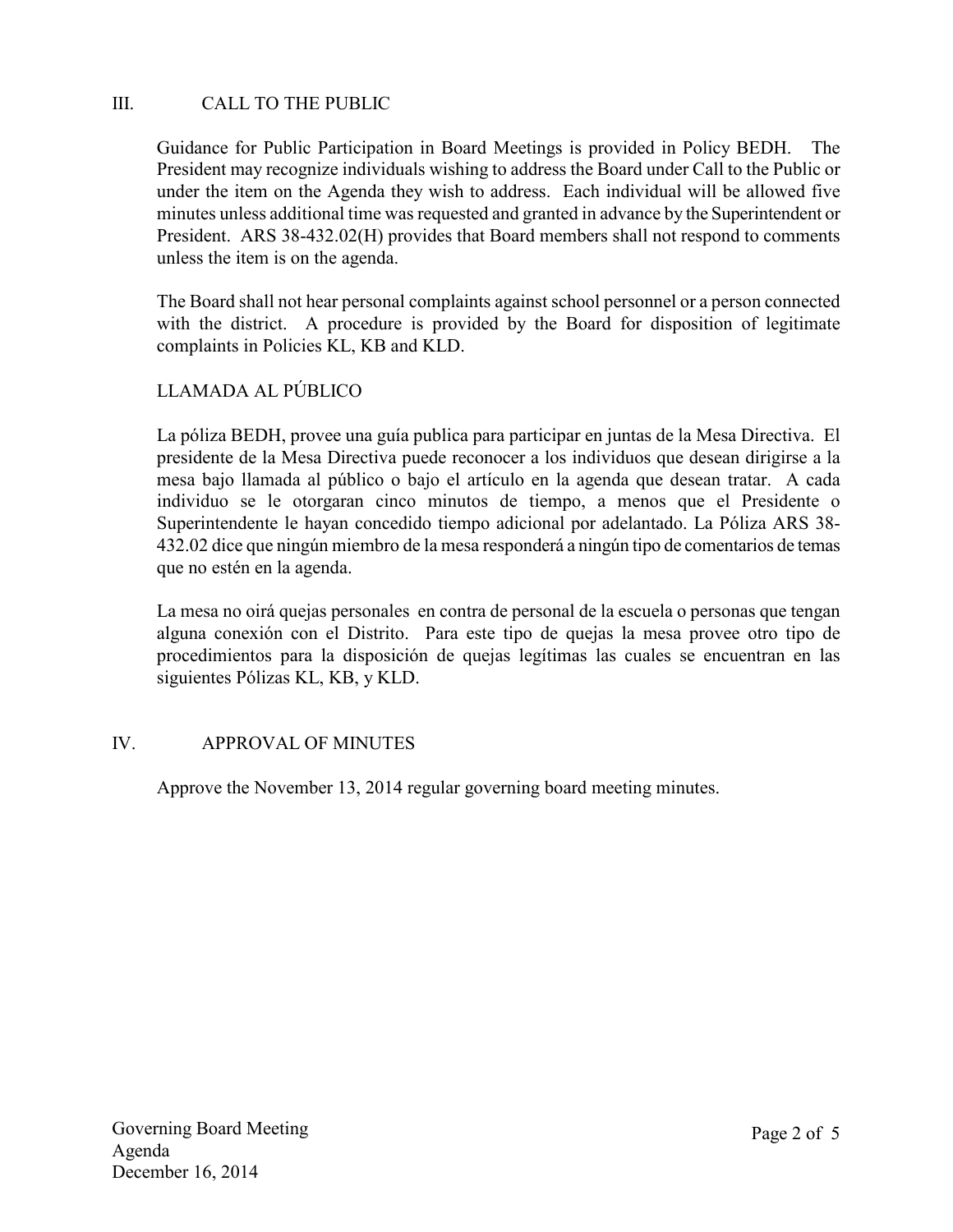## V. AWARDS AND RECOGNITIONS

- A. Students of the Month
- B. Employees of the Month
- 1. Certified: Jackie Cook
- 2. Classified: Carrie Van Slyke

## IV. REPORTS

- A. Superintendent's Report
	- 1. Signing Bonus for FY16
	- 2. FY16 budget projections
	- 3. ASA/ASBA Conference Report
	- 4. Facilities update
- B. November Public Funds Expenditure Reports (Pages 1 4)
- C. November Student Activities Report (Page 5)
- D. Principal's Report (Page 6)
- E. Operations Support Services Reports (Pages 7 10a)
	- 1. Maintenance
	- 2. Transportation
	- 3. Technology

## V. NEW BUSINESS ACTION ITEMS – PERSONNEL

All hiring is pending satisfactory completion of background investigation, records verification, and fingerprint report.

- A. Accept resignation of Yvette Tracy, Teacher, effective May 22, 2015 (Page 11)
- B. Accept resignation of Richard Phillipi, Mechanic, effective November 26, 2014 (Page 12)
- C. Accept resignation of Rosemary Rodriguez, Teacher, effective December 19, 2014 to move to Part Time Variable of .75 FTE effective January 1, 2015 (Page 13)
- D. Approve hire of Liberty Milligan, Teacher, effective January 5, 2015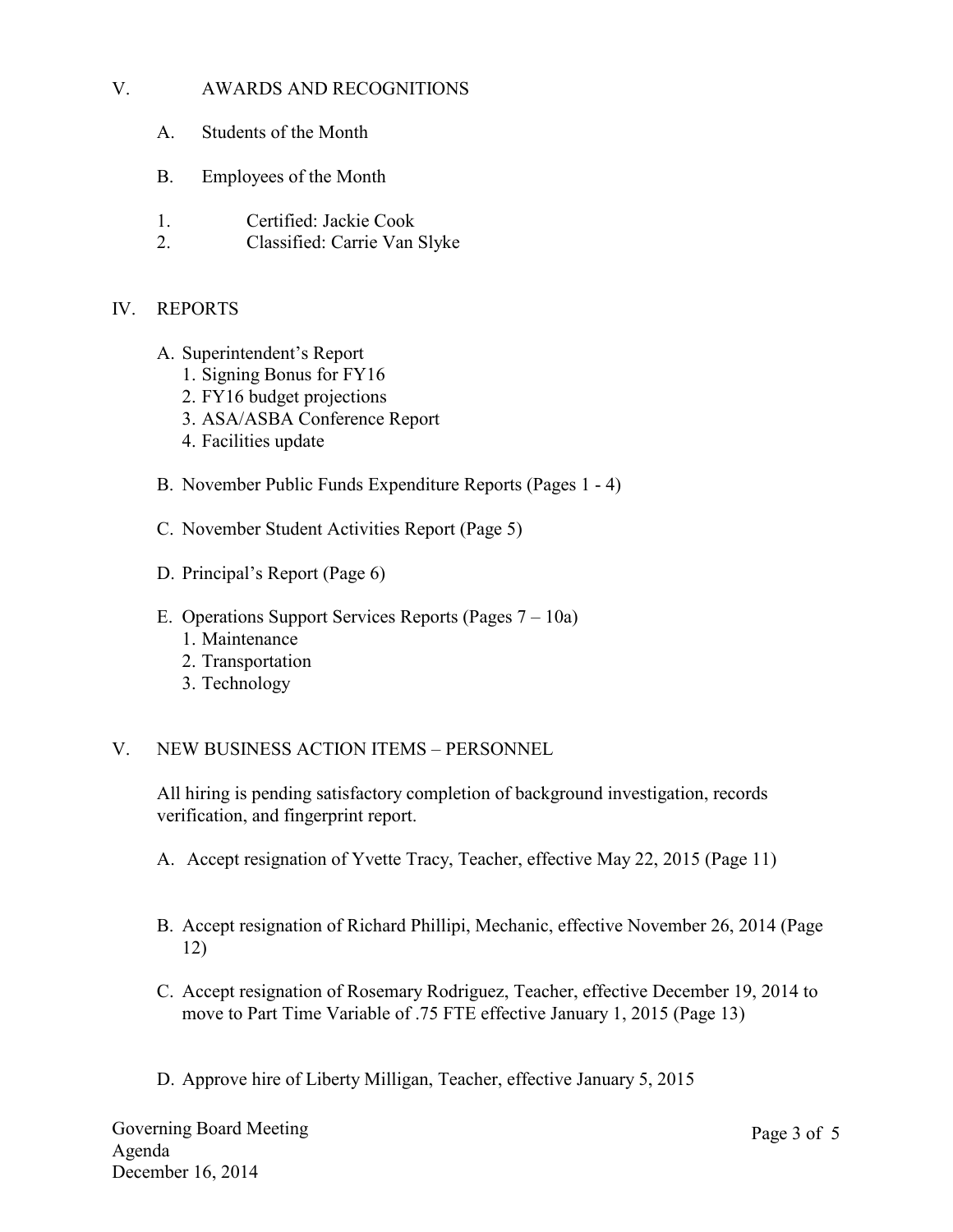E. Approve renewal of Superintendent Contract with no increase in base salary for the period July 1, 2014 through June 30, 2017 for Melissa Sadorf (Pages  $14 - 24$ )

#### VI. NEW BUSINESS ACTION ITEMS – BUSINESS

- A. Ratify approval of payroll vouchers
	- 1. PV12 \$136,063.25
	- 2. PV13 \$22,903.55
	- 3. PV14 \$132,711.55

#### B. Ratify approval of expense vouchers

- 1. EV1522 \$2,516.63
- 2. EV1523 \$10,549.45
- 3. EV1524 \$37,360.29
- 4. EV1525 \$7,718.43
- 5. EV1526 \$19,371.52
- C. Approve the lists of computer, audio-visual, technology, books, and miscellaneous equipment for disposal through sale or recycle to established vendors (Separate Packet)
- D. Adopt a Certificate disclosing the outcome of the Special Override Election held on November 4, 2014 and direct that such Certificate be recorded in the Office of the County Recorder of Pinal County, Arizona. (Page 25)

## VIII. NEW BUSINESS ACTION ITEMS - SCHOOL

- A. Review and reaffirm Indian Education Policies, regulation and exhibits:
	- 1. KJGA Relations with Parents of Children Educated Pursuant to Federal Impact Aid Laws
	- 2. IHBJ and IHBJ-R Indian Education
	- 3. IHBJ-EA Indian Education (Complaint Procedure)
	- 4. IHBJ-EB Indian Education (Hearing Procedure)
- B Reaffirm approval of the Structured English Immersion (SEI) Model:
	- 1. Overall Proficiency Level within Grade
	- 2. Overall Proficiency Level within Grade Band
	- 3. Overall Proficiency Level Band within Grade
	- 4. Overall Proficiency Level Band within Grade Band
- C. Approve out of state travel for the  $8<sup>th</sup>$  Graders to Six Flags Magic Mountain in Valencia, California for the  $8<sup>th</sup>$  grade Field Trip for eligible students and chaperones on May 7 – May 9, 2015.